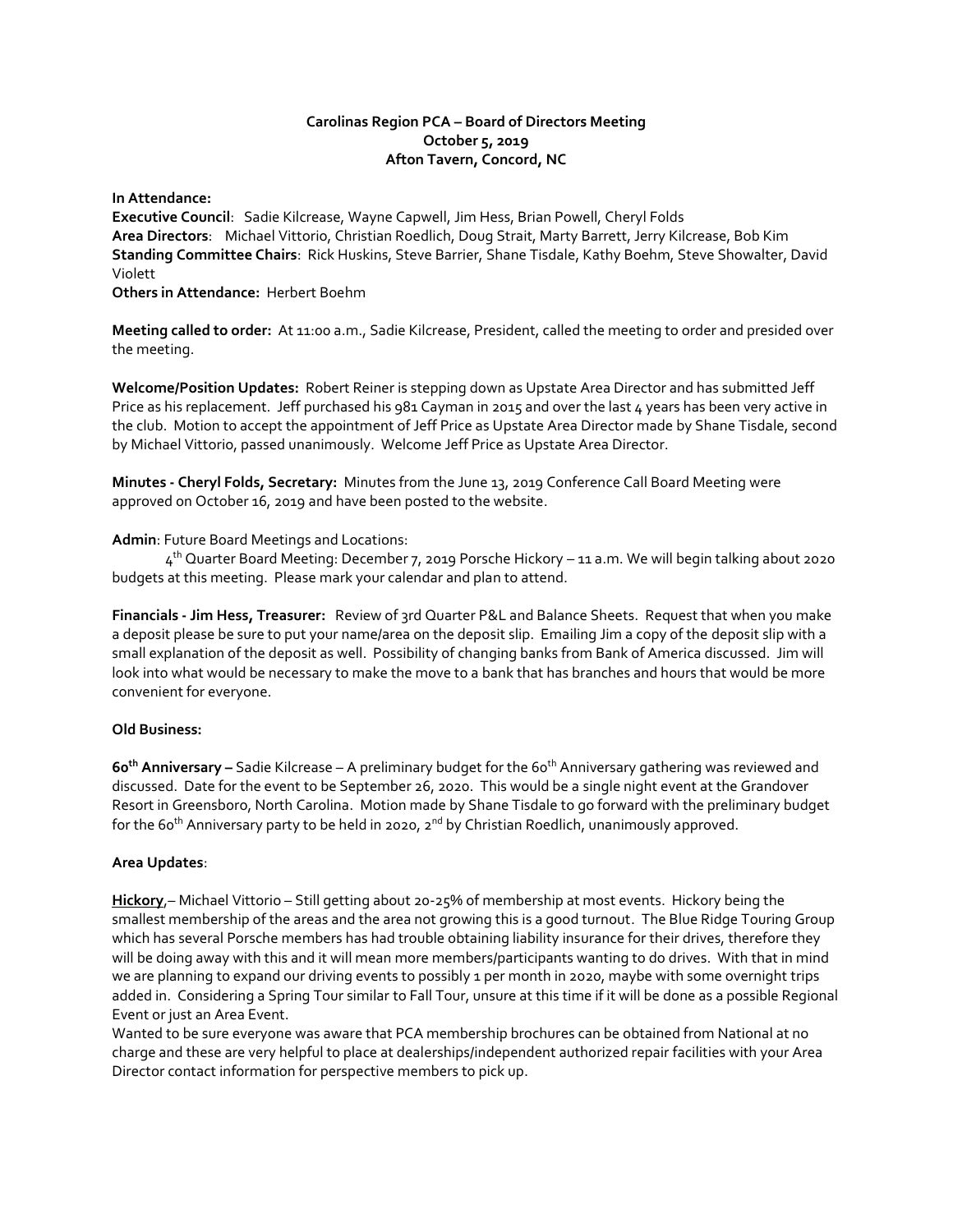**Lake Norman**-Christian Roedlich – Still continuing to establish as the new area. We now have a permanent home for our monthly dinner meetings at the Peninsula Yacht Club in Cornelius. Attendance at meetings has gone from a low of 25 to a high of 50 members. The Peninsula Yacht Club always has a Porsche Corral and the members have the chance to have drinks and look at some great cars prior to dinner. Our next meeting will be October  $24<sup>th</sup>$ with guest speaker Martin Steger. Martin started as an apprentice at Porsche in 1962. We have also had some really great drives with between 12-15 cars participating. We will hold a combined Christmas Party with Metrolina Area at the University Hilton on December 19<sup>th</sup> with dinner, a band and gift giveaway.

**Metrolina**, Doug Strait – Things are moving along well in the Metrolina Area. Monthly meetings have changed venues as we have out grown Maggiano's, averaging 40 members at meetings. Our next meeting will be October 16<sup>th</sup> at Café Monte. November 9<sup>th</sup> is the reschedule date for the Wine and Shine at Morgan Ridge Vineyards. The Christmas Party on December 19<sup>th</sup> will be a joint event with Lake Norman Area.

**Sandhills**, Marty Barrett – Holiday Party will be held November 26<sup>th</sup>. Averaging 35-45 members at the monthly dinner meetings. The area continues to show tremendous support for the community college and have raised over \$10,000.00 for scholarships for the Automotive Tech program along with \$500.00 tool stipends for several graduates.

The 2020 Sandhills Motoring Festival is set for Memorial Day Weekend 2020. The format will be similar to last year with a Friday night BBQ, Saturday Fun Rally and Lunch and an evening Planes & Cars Hanger Party and Sunday Concours in the Village with a car club corral with room for 80 cars. The website is up, Sandhillsmotoringfestival.com. Registration for this event is ala cart so you can pick which events you want to participate in. This is not a Carolinas Region event however sponsorship is being exchanged for advertising of the event.

**Triad**, Jerry Kilcrease – Very active and busy in the Triad Area, we try to give everybody something to do and are always looking for more events and ideas from members. Still holding monthly meetings in Kernersville with an average of 56 members attending. Our September meeting was sponsored by Porsche of Greensboro in conjunction with the unveiling of the 2020 911 with 78 members attending. We are seeing more and more first timers and like to welcome them and pay special attention to be sure they feel welcome. Our June Roads and Rails event was down in attendance but still raised \$7,100.00 for Camp Hanes. The July Porsche Corral had 19 cars register and raised \$3,370.00 for the American Children's Home. Oktoberfest will be October 12<sup>th</sup> with a Shine and Show, Autocross, free lunch and door prizes, sponsored by Porsche of Greensboro. You can show up the day of the event and register for the shine and show with a \$20.00 donation to Juvenile Diabetes. Our Christmas Party will be held on December 3rd with the location to be determined. Currently working on 2020 event and sponsorship with Porsche of Greensboro. Would mention to all Area Directors that its always good to get your sponsorship set up early and for the year. Michael created the outline for how to go about this and you can contact him if you would like help.

**Triangle**, Bob Kim – Still growing into the position. Membership is very active with 21 members attending and growing steadily by 3 members or so each meeting. Is seeing Parents show up with their kids and the kids coming back. Instead of doing door prizes we have been giving new/returning members a gift. Currently looking for a new spot for the Saturday cars and coffee meetings. Membership feedback is positive and have been working on more drive and dines. Focusing on one more drive and dine in early December, either a day drive or overnight. Christmas Party is usually held the meeting between Christmas and New Years. The October meeting is October 24<sup>th</sup> and the speaker will be an Oil Specialist.

Would like to get a better way to communicate with members. After some discussion will get with David about possible ways to import new member/member e-mails for easier communication.

**Upstate**,– Robert Rainer – No Report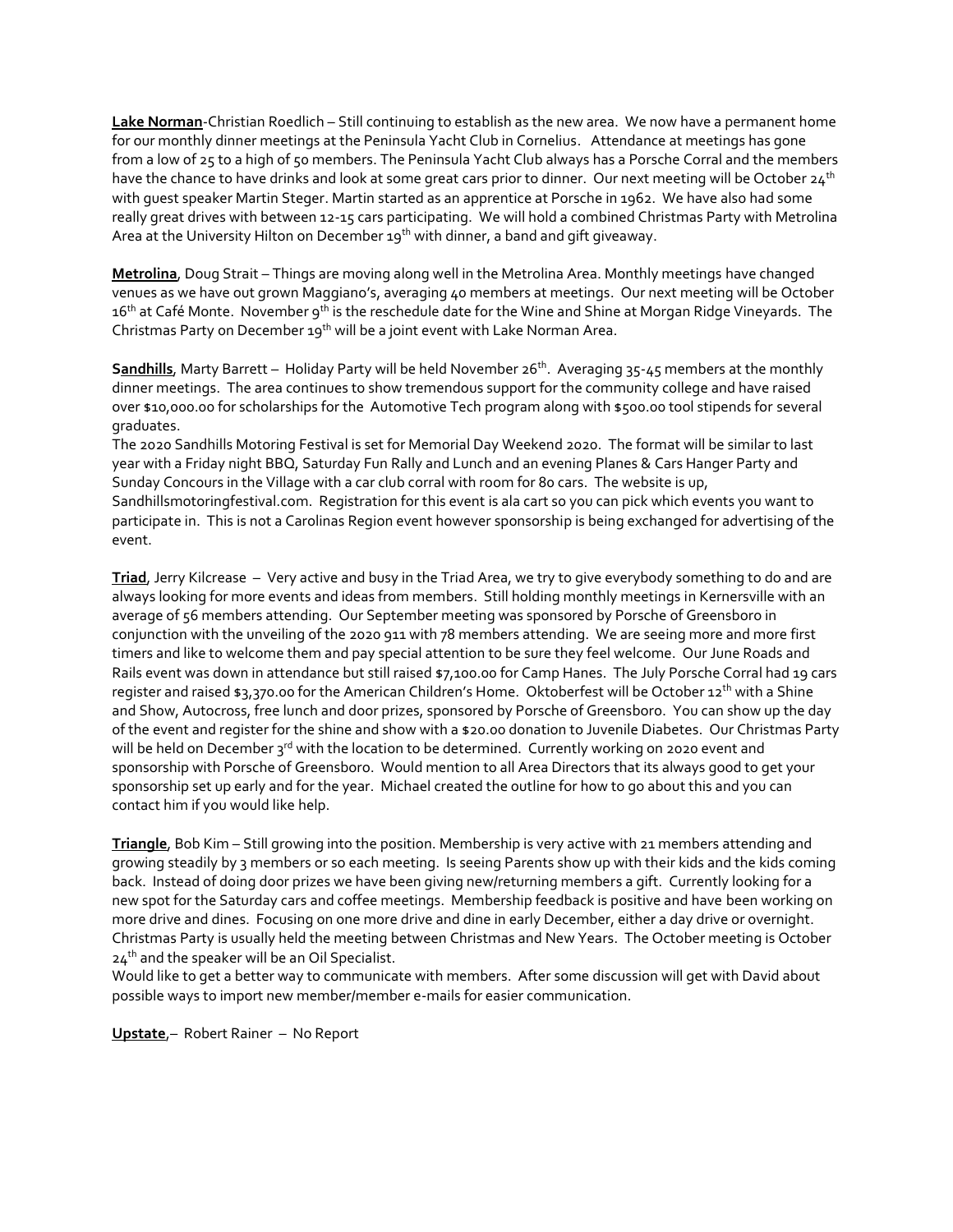#### **Committee Updates:**

**Advertising** – Rick Huskins – All advertising payments are current. Have three new leads, one for a possible ½ page ad.

**Autocross**, Wayne Capwell – This is the second year in a row that the Greenville event has been impacted by weather and had to be rescheduled which impacts attendance. Michelin has been great to work with rescheduling at the last minute. Starting to see more family involvement in autocross with father/daughter, father/son and husband/wife drivers. Seeing more Autocross participants move up to the Drivers Education program which is a great thing to see happening. Would like to consider using the larger lot at the Greensboro Coliseum instead of the Park & Ride Lot in 2020. Will continue to work with David as needed when David takes over as Autocross Chair in 2020 and looking for ways to grow the program.

#### **Club Race** – Bill Scarbrough – no report

**DE Co -Chair-** Steve Barrier – Still getting used to getting everything done that has to be done to hold an event. September DE had 87 registered and 86 show up to drive. It was a nice quiet event with 8 or 9 new drivers in the green group and it's good to see new faces. The Saturday night social was good with great stories about Dick Lane. CMP will be repaved this winter and that should increase participation. VIR registration is open, only to PCA members so far, with 149 registered at this time. Expecting a strong turnout with 220 or so cars.

**Chief Instructor,** Shane Tisdale – New pavement at CMP will be great and will increase participation. Need to get more instructors. Instructor school will be held in March 2020 at CMP. Have been working with Motorsports Safety Foundation which is working to make instructor training more uniform across all clubs. There are 2 levels that can be obtained through this program with Level One being an online program and Level Two being in person.

**Goodie Store**, Kathy Boehm – Things are going along pretty good. Thanks to everyone for supporting the Goodie Store. The new item in limited inventory that has been added is a Black Directors Chair with Porsche and Carolinas Region. Area Directors should be thinking about using your funds for Goodie Store items for your giveaways and remember that you get items at cost. Remember that Gift Certificates are always great gifts. I am always open to request or suggestions for new items for the Goodie Store.

**Tobacco Road,** Steve Showalter – Please remember that all reports and stories are needed by the 23<sup>rd</sup> of the month. Without everything in by the 23<sup>rd</sup> editing is thrown off schedule and takes additional time and effort. Always looking for feature articles, ask your members if they have any interesting Porsche related stories they would be willing to write.

In looking over the Tobacco Roads it has occurred that the pictures would look much better in color. This option would require the entire publication to be in color and would increase the cost of production. Online issues are in color. Discussion relating to this and an easier way for members that would like to opt out of the hard copy followed. David will work on contacting National to see if there is an easier way to link to the opt out choice.

**Web Management,** David Violett – A few members are having issues with e-mails from other board members going to spam, being rejected and not showing up on the mobile e-mail. Will get all the issues noted and get with Rack Space on the issues and fixes. Also will work on the ability to import member email distribution list for Area Directors.

### **New Business:**

**Software/Equipment Purchase** – Sadie Kilcrease -At this time the QuickBooks program is a 2012 edition and there is not any dedicated equipment for finances. I would like to propose that the QuickBooks be updated to the 2020 edition and the club purchase a laptop and small mobile printer for finances. A motion to allocate up to